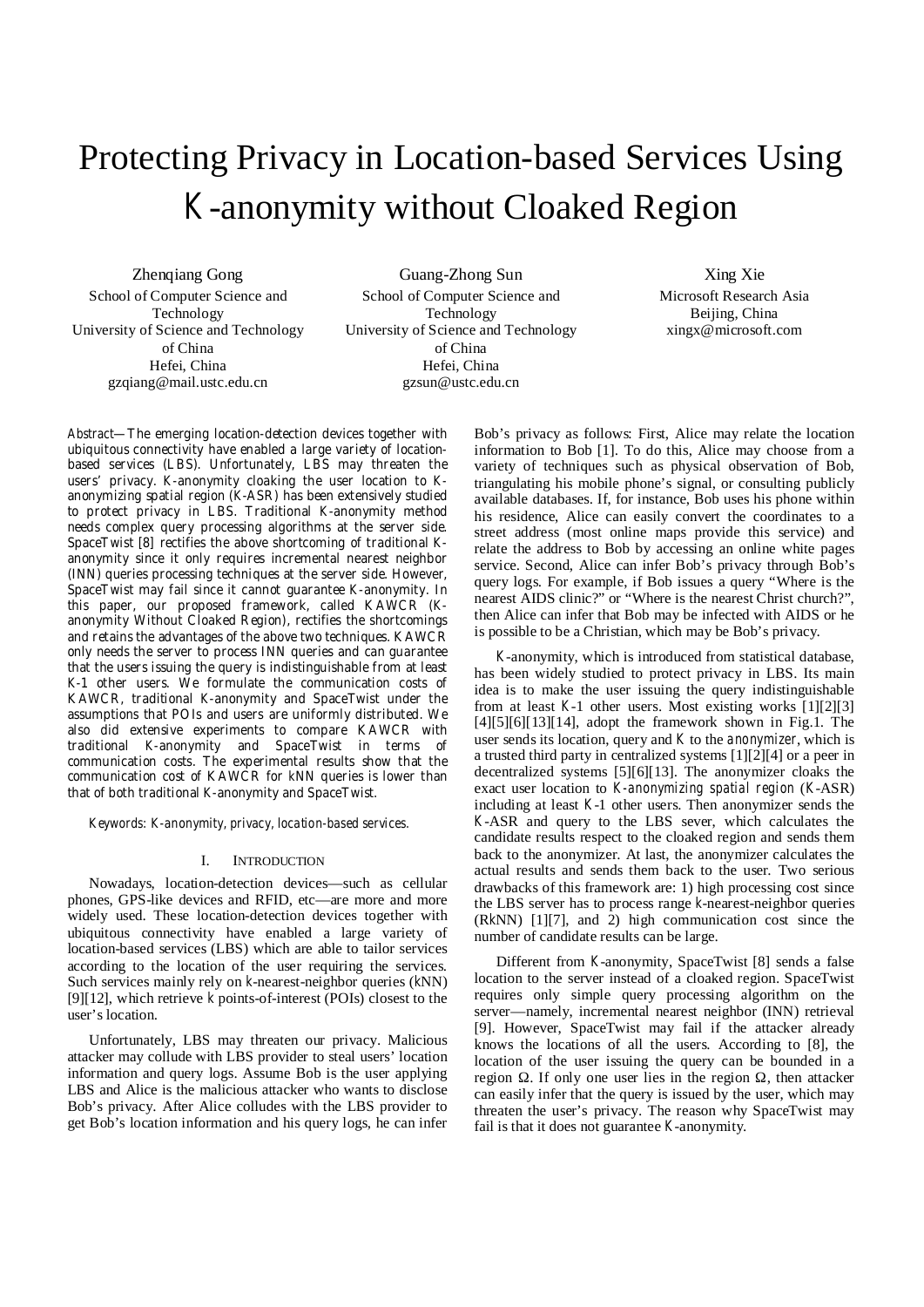

Figure 1. Architecture of traditional *K*-anonymity Figure 2. Architecture of KAWCR

In this paper, we presents a framework, called KAWCR (*K*anonymity Without Cloaked Region), that aims to improve on the above approaches. Its architecture is shown in Fig.2. The user sends its location, query and *K* to the anonymizer. The anonymizer cloaks the exact user location to *K*-ASR including at least *K*-1 other users. Then the anonymizer sends the center of *K*-ASR to the server, which performs INN retrieval respect to the center. This paper only discusses the case where *K*-ASR is a circle since it's similar to discuss the case where *K*-ASR is a rectangle. The main difference between KAWCR and traditional *K*-anonymity (we call *K*-anonymity that sends the *K*-ASR to the server as traditional *K*-anonymity) is that KAWCR only sends the center of *K*-ASR to the server while traditional *K*-anonymity sends the whole *K*-ASR to the server. KAWCR only requires server to process INN retrieval, which has been studied extensively [9] and readily implemented on the server. In contrast, traditional *K*-anonymity requires specialized query processing algorithms, which incur high processing costs. The essential difference between KAWCR and SpaceTwist is that KAWCR can guarantee *K*-anonymity while SpaceTwist cannot.

In this paper, our contributions are as follows:

- l We proposed a new framework called KAWCR to protect privacy in LBS. KAWCR can guarantee that the user issuing the query is indistinguishable from at least *K*-1 other users with low query processing costs and low communication costs.
- l We comprehensively analyzed the communication costs of KAWCR, traditional *K*-anonymity and SpaceTwist in the cases where the POIs and users are uniformly distributed.
- We did extensive experiments to compare KAWCR with traditional *K*-anonymity and SpaceTwist in terms of communication costs both on synthetic datasets and real-world dataset. Our experimental results showed that the communication cost of KAWCR is lower than that of traditional *K*-anonymity and SpaceTwist.

The rest of this paper is organized as follows: Section II presents the related works. Next, in Section III, we introduce our approach, which mainly focuses on the interaction between anonymizer and LBS server. Section IV estimates the performance of KAWCR, traditional *K*-anonymity and SpaceTwist. Our extensive experimental results are illustrated



in Section V. Finally, in Section VI, we conclude this paper and figure out our future works.

## II. RELATED WORKS

In this section, we review previous works. Although there have existed a variety of approaches to protect privacy in LBS, we focus our mind in traditional *K*-anonymity and SpaceTwist since they are much related to our work. In section II-A, we discuss traditional *K*-anonymity, followed by section II-B, where SpaceTwist is discussed.

## *A. Traditional K-anonymity*

*K***-anonymity in relational database** *K*-anonymity was first discussed in relational databases, where published data (for example, medical or census) should not be linked to specific persons. *K*-anonymity in relational database is defined as follows [10][11]: A relation satisfies *K*-anonymity if every tuple is indistinguishable from at least *K*-1 other tuples with respect to a set of *quasi-identifier* attributes. Quasi-identifiers are attributes—such as date of birth, gender, and zip code—that can be linked to publicly available data to identify individuals.

*K***-anonymity in LBS** Most existing works on LBSs adopt *K*-anonymity by using the framework illustrated in Fig. 1. This framework works as follows: A user sends its location, query and  $K$  to the anonymizer, which is a trusted third party  $[1][2][4]$ in centralized systems or a peer in decentralized systems [5][6][13]. The anonymizer removes the ID of the user and cloaks the exact user location to *K*-ASR including at least *K*-1 other users. Then anonymizer sends the *K*-ASR and query to the LBS sever, which calculates the candidate results respect to the cloaked region and sends them back to the anonymizer. At last, the anonymizer which knows the locations of all the users calculates the actual results and sends them back to the user.

*k***NN query processing** A *k*NN query needs the server to retrieval *k* POIs closest to a specific point *p* . In traditional *K*anonymity, the LBS server receives the *K*-ASR and parameter *k*. Since the server does not know the parameter  $p$ , it has to return all the *k* closest POIs of all points in *K*-ASR, which is a range *k*-nearest-neighbor query (R*k*NN). H.Hu and D.L.Lee proposed an R*k*NN algorithm denoted as R-R*k*NN for the situation where the region is a rectangle [7]. P. Kalnis, G. Ghinita, K. Mouratidis, and D. Papadias proposed another algorithm denoted as C-R*k*NN for the case where the region is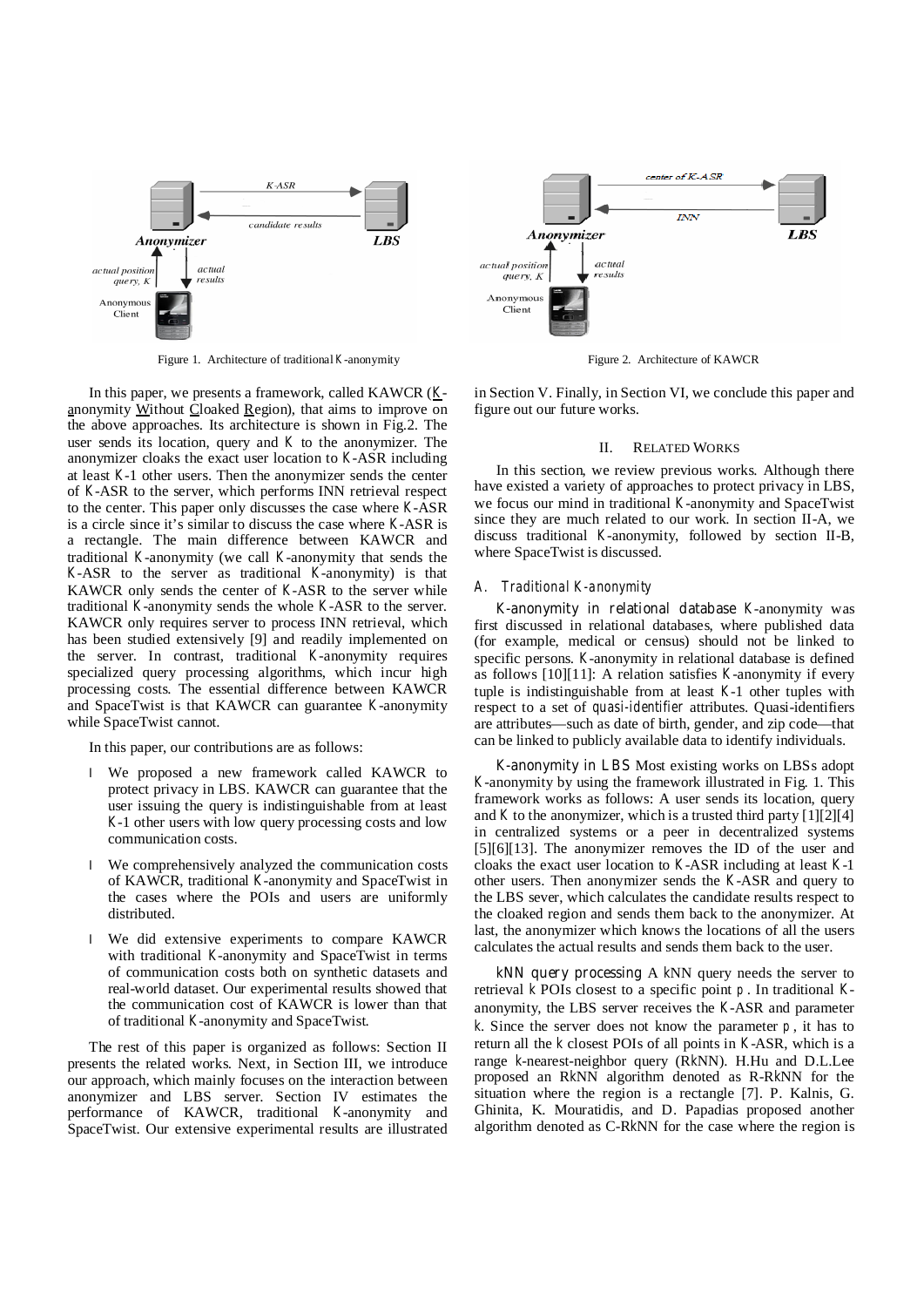a circle [1]. The main idea of both R-R*k*NN and C-R*k*NN is to split the boundary of the region, which is a rectangle in R-R*k*NN or a circle in C-R*k*NN, into sufficient segments satisfying that all the points in the same segment have the same *k* nearest POIs. These algorithms go beyond well-known point *k*NN algorithms [9][12] and introduce complexity. In addition, the communication costs of *k*NN queries may be high since the size of candidate results can be large.

In summary, traditional *K*-anonymity incurs expensive processing cost and high communication cost for *k*NN queries. The essential reason is that the anonymizer sends a cloaked region *K*-ASR to the server. To avoid the above short comings, our proposal KAWCR only sends the center of *K*-ASR to the server. KAWCR only requires INN query processing at the server side, which has been studied extensively [9] and readily implemented on the server.



Figure 3. Supply Space and Demand Space (cited from [8])

## *B. SpaceTwist*

Fig.3 (This Fig. is cited from [8]) provides an overview of SpaceTwist [8]. SpaceTwist works as follows: A user specifies an *anchor* and iteratively requests POIs from the LBS server in ascending order respect to the anchor. A circle which is centered at the anchor and includes all the POIs retrieved is called *supply space*. A circle whose center is the user's location and radius is the distance between the user and its current  $k^{\text{th}}$ nearest neighbor is called *demand space*. In the beginning, the supply space is empty while the demand space is initialized to be the domain space. As POIs are retrieved incrementally from the server, the supply space expands and the demand space shrinks. When the supply space covers the demand space, the algorithm halts and the user is guaranteed to produce accurate *k*NN results. In order to decrease the communication costs, the server accumulates multiple POIs, packs them into the same packet, and then sends the packet to the user.



Figure 4. An example illustrating SpaceTwist

The following example illustrates how SpaceTwist works.

**Example 1** Fig.4 shows how SpaceTwist works for the case where each packet contains 2 POIs and *k*=1. After the user receives the first packet (illustrated in Fig.4 (a)), the supply space does not cover the demand space. So the user continues retrieving the second packet from the server. After the user receives the second packet, the supply space covers the demand space (illustrated in Fig.4 (b)), which means that the closest neighbor of the user has been retrieved. In this example, the communication cost of SpaceTwist is two packets.

As stated in [8], the location of the user issuing the query can be bounded in an inferred privacy region . If, unfortunately, the malicious attacker knows all the users' locations and only one user lies in the privacy region, then the attacker can infer that it is the user issuing the query, which may lead to the leakage of her/his privacy.

Our proposal KAWCR guarantees that the user issuing the query is indistinguishable from at least *K*-1 other users. Even if the attacker knows all the users' locations, the probability that the attacker infers the user issuing the query does not exceed 1/*K*. In addition, our experimental results show that if we set *K* to be the number of users in the privacy region —that is to say, KAWCR provides the same level of privacy as SpaceTwist provides under the situation that the attacker knows all the users' locations—the communication cost of KAWCR is significantly lower than that of SpaceTwist.

## III. *K*-ANONYMITY WITHOUT CLOAKED REGION

We propose anonymizer-side *k*NN algorithm that compute *k*NN queries in incremental fashion and guarantee *K*anonymity. Our proposal only requires the LBS server to support incremental nearest neighbor retrieval, which has been studied extensively [9] and readily implemented on servers. In the following, we first describe the anonymizer-side *k*NN algorithm in section III-A. Then, in section III-B, we prove the *K*-anonymity of our proposal, that is to say we prove that the user issuing the query is indistinguishable from at least *K*-1 other users.

## *A. Anonymizer-side kNN Algorithm*

The framework we adopt is illustrated in Fig.2. A user sends his location, query and *K* to the anonymizer, which calculates *K*-ASR to include at least *K*-1 other users. In order to calculate the *K*-ASR, the anonymizer can use any kind of cloaking algorithm, such as *Interval Cloak* [2], *Casper* [4], *CloakP2P* [6], *NNC* [1], and so forth. Then the anonymizer sends an INN query with the center of *K*-ASR to the LBS server. The server executes INN query processing, which means it iteratively sends POIs back to the anonymizer in ascending distance order respect to the center. After the supply space covers the demand spaces of all the users in the *K*-ASR, the anonymizer halts the INN query on the server. Considering the communication cost, the server accumulates multiple POIs, packs them into the same packet, and sends them back to the anonymizer. Let parameter  $\alpha$  denote the number of POIs in a packet. We measure the communication cost of different approaches as the overall number of packets retrieved from the server. In the following, we first discuss anonymizer-side *k*NN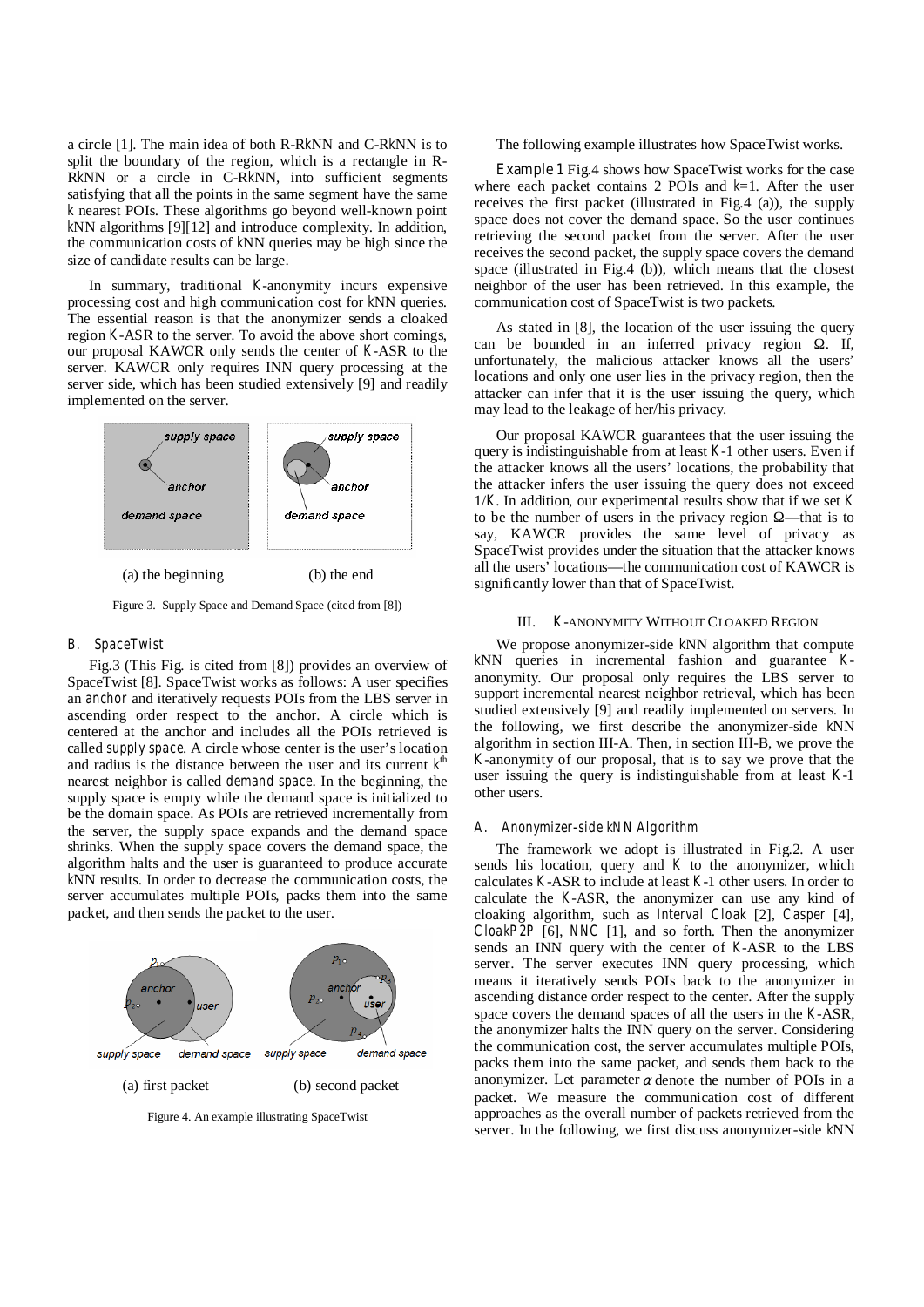algorithm (AS*k*NNA), then prove its correctness.

The anonymizer-side *k*NN algorithm (AS*k*NNA) is shown in Fig.5 (the same terms have the same meanings as in SpaceTwist). A max-heap  $H_k(q_i)$ , initialized with *k* virtual objects, maintains the  $k$  nearest POIs of  $q_i$  seen so far. Let  $dist(p, q)$  denote the distance between point *p* and *q* ,  $\beta$ *i* denote the current radius of the demand space of user  $q_i$ ,  $K$ denote the actual number of users in the  $K-ASR$  ( $K$  may be larger than *K* for some cloaking algorithms[1][2][4]), and  $\tau$ denote the current radius of the supply space. For each ' $i = 1, 2, \dots, K$ , if  $\beta_i + dist(C, q_i) > \tau$ , then the anonymizer continues requesting packets from the LBS server and update  $H_k(q_i)$ ,  $H_k(q_{i+1})$ , ...,  $H_k(q_k)$  and  $\beta_i, \beta_{i+1},..., \beta_k$  until  $\beta_i + dist(C, q_i) \leq \tau$ , which means the supply space covers the demand spaces of all the users. At last, the anonymizer terminates the INN query on the server and sends POIs in  $H_k(q_1)$  to the  $q_1$  (assume  $q_1$  issues the query).

| Anonymizer-side kNN Algorithm(ASkNNA)                                               |  |  |  |  |
|-------------------------------------------------------------------------------------|--|--|--|--|
| the number of users in $K-ASR$<br>$K^{'}$<br>1:                                     |  |  |  |  |
| the center of $K-ASR$ , i.e. the anchor<br>2:<br>$\mathcal{C}$                      |  |  |  |  |
| let $q_1, q_2, , q_k$ represent the K users in K-ASR<br>3:                          |  |  |  |  |
| for $i \neq 1$ to $K$ do<br>4:                                                      |  |  |  |  |
| 5:<br>$H_k(q_i)$ new max-heap of tuples (q, dist(p,q))                              |  |  |  |  |
| initialize $H_k(q_i)$ with k tuples of ( <i>NULL</i> , $\infty$ )<br>6:             |  |  |  |  |
| 7:<br>$\beta_i \rightarrow \beta$ , denotes the radius of the demand space of $q_i$ |  |  |  |  |
| end for<br>8:                                                                       |  |  |  |  |
| 9:<br>$\tau \quad 0$<br>> current radius of the supply space                        |  |  |  |  |
| 10:<br>send INN query with $C$ to the LBS server                                    |  |  |  |  |
| <b>for</b> $i \in \mathbb{I}$ to $K$ <b>do</b><br>11:                               |  |  |  |  |
| 12:<br>while $\beta_i$ + dist(C, q <sub>i</sub> ) > $\tau$ do                       |  |  |  |  |
| 13:<br>$T$ receive the next packet of POIs from server                              |  |  |  |  |
| 14:<br>$\tau$ max $_{p \in T}$ dist(C, p)                                           |  |  |  |  |
| 15:<br>for all $p \in T$ do                                                         |  |  |  |  |
| 16:<br>for $j$ ito $K$ do                                                           |  |  |  |  |
| 17:<br><b>if</b> $dist(p,q_i) < \beta$ then                                         |  |  |  |  |
| 18:<br>update $H_k(q_i)$ and $\beta_i$ using p                                      |  |  |  |  |
| 19:<br>end if                                                                       |  |  |  |  |
| 20:<br>end for                                                                      |  |  |  |  |
| 21:<br>end for                                                                      |  |  |  |  |
| 22: end while                                                                       |  |  |  |  |
| $23:$ end for                                                                       |  |  |  |  |
| 24: stop the INN query on the server                                                |  |  |  |  |
| return $H_k(q_1)$ to $q_1$ > assume $q_1$ issues the query<br>25:                   |  |  |  |  |

Figure 5. Anonymizer-side *k*NN algorithm

The following theorem shows us that AS*k*NNA finds exact *k*NN results for all the users in *K*-ASR.

**Theorem 1** *ASkNNA finds the exact kNN results for each user in K-ASR.* 

**Proof:** For each  $i = 1, 2, \dots, K$ , we need to prove that for any

POI *p* outside  $H_k(q_i)$ , inequity  $dist(p,q_i) \geq \beta$  is satisfied, where  $\beta_i$  is the maximum distance in  $H_k(q_i)$ . There are two cases depending on whether *p* is seen by the anonymizer or not.

Case 1: *p* is seen by the anonymizer. Since  $H_k(q_i)$ maintains the current  $k$  nearest neighbors of  $q_i$ , we can easily have  $dist(p, q_i) \geq \beta_i$ , as desired.

Case 2:  $p$  is not seen by the anonymizer. In this case, we have  $dist(p, C) \geq \tau$ , where *C* is the center of *K*-ASR and  $\tau$  is the furthest distance respect to *C* seen so far. Since  $\beta_i$ +  $dist(C, q_i) \leq \tau$  when ASkNNA halts, we have  $dist(p, C) \geq \tau \geq$  $\beta_i + dist(C, q_i)$ , that is, we have  $dist(p, C) - dist(C, q_i) \ge \beta_i$ . Combined with  $dist(p, q_i) \geq dist(p, C) - dist(C, q_i)$ , we have  $dist(p, q_i) \geq \beta$ , as desired.

The following example shows how AS*k*NNA works.



Figure 6. An example illustrating AS*k*NNA

**Example** 2 Fig.6 illustrates how the algorithm AS*k*NNA works for the case  $\alpha = 1$ ,  $k=1$  and  $K=2$ . When point  $p_1$  is returned to the anonymizer (see Fig.6 (a)), the current nearest neighbor of both  $q_1$  and  $q_2$  is set to  $p_1$ ,  $\tau$  is set to the distance between  $p_1$  and *C*. Since  $\beta_1 + dist(C, q_1) > \tau$ , the anonymizer continues requesting the next point  $p_2$ . Then the current nearest neighbor of  $q_2$  is updated to  $p_2$  and  $\tau$  is set to the distance between  $p_2$  and *C* (see Fig.6 (b)). Since  $\beta_2 + dist(C, q_2) > \tau$ , the anonymizer continues requesting the next point  $p_3$ . Parameter  $\tau$  is updated to the distance between  $p_3$  and *C* (see Fig.6 (c)). Since  $\beta_i + dist(C, q_i) \leq \tau$  for  $i = 1, 2$ , ASkNNA halts. In this example, the communication cost of AS*k*NNA is three packets.

#### *B. K-anonymity of KAWCR*

This section analyzes the privacy protecting provided by the KAWCR. We assume that the malicious attacker knows: 1) all the users' locations, 2) the center *C* , parameter *k*, and all the packets retrieved from the server, and 3) the algorithms used in the anonymizer side. The first assumption is motivated by the fact that users may often issue queries from the same locations e.g. at home or in the office, which may be easily identified through telephone directories, public databases, and so on. Furthermore, users may reveal their locations by issuing queries without privacy requirements. For more discussion about the first assumption, take a look at [1]. The second assumption actually states that either the LBS server or the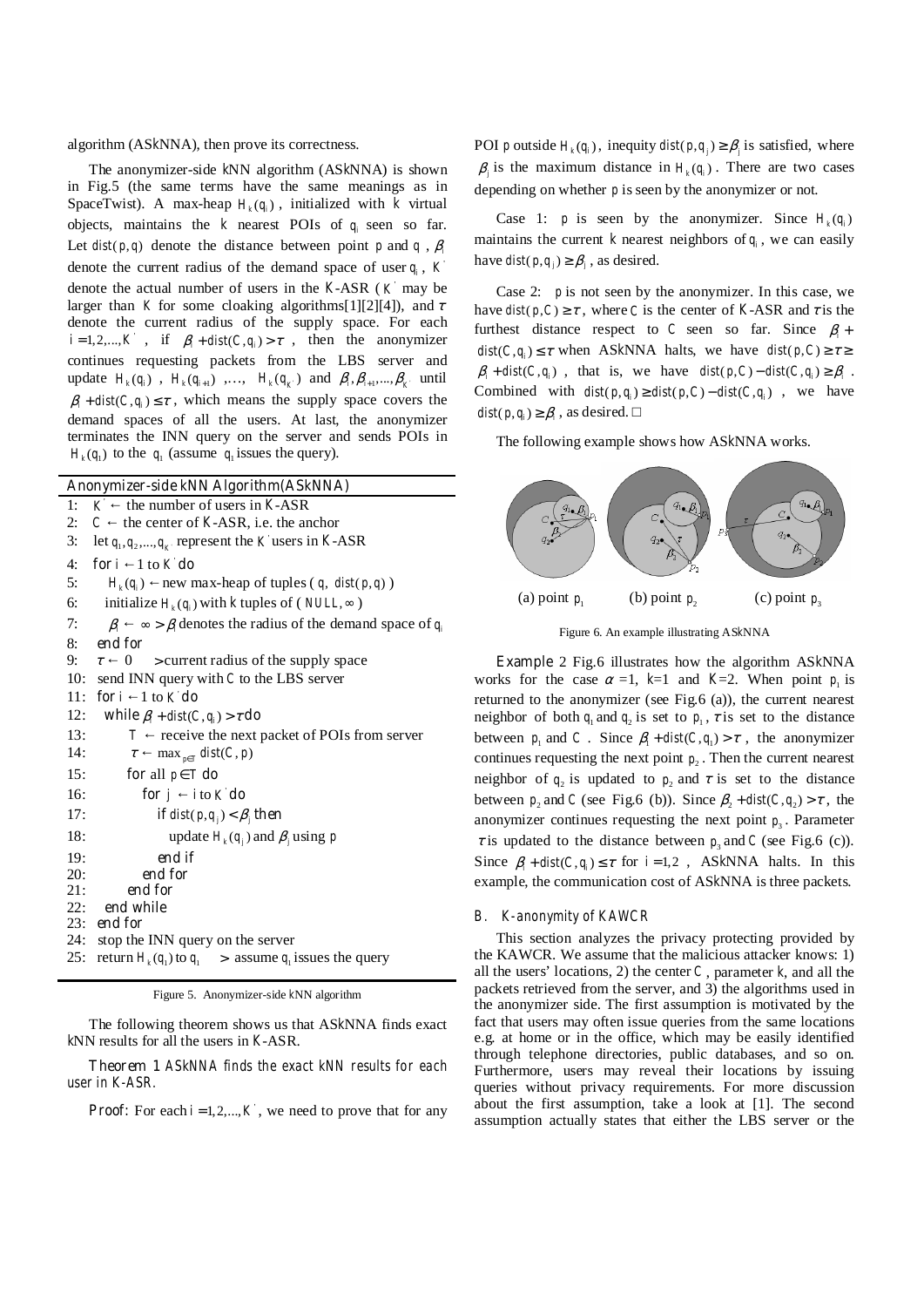communication channel between the LBS server and the anonymizer is not trusted. The third assumption is common in the security literature.

Under the above assumptions, the location of the user issuing the query can be bounded in a region. However, we will prove that there are at least *K*-1 other users within this region, which guarantees the *K*-anonymity of KAWCR. Let *m* be the number of packets received by the anonymizer and let the POIs received (in their retrieval order) be  $p_1, p_2, ..., p_{m\alpha}$ . Let  $q_c$  denotes a possible user's location which can be inferred by the attacker, and  $\varphi$  denotes the region consisting of all the possible locations *qc* . According to the termination condition of AS*k*NNA, the possible user location  $q_c$  satisfies:

$$
dist(C, q_c) + \min_{1 \le i \le m\alpha} dist(p_i, q_c) \le dist(C, p_{m\alpha})
$$
 (1)

Where the middle term represents the  $k^{\text{th}}$  smallest distance of all POIs retrieved respect to  $q_c$ . The region  $\varphi$  consists of all possible locations  $q_c$  satisfying the inequality (1). According to ASkNNA, if we replace  $q_c$  with any user  $q_i$  within *K*-ASR, inequality (1) is also satisfied, which means that all the users within *K*-ASR are also within  $\varphi$ . So the user issuing the query is indistinguishable from at least *K*-1 other users.

 For further discussion, we give out another inequality as follows:

$$
dist(C,q_c) + \min_{1 \le i \le (m-1)\alpha} dist(p_i,q_c) > dist(C, p_{(m-1)\alpha})
$$
 (2)

Let  $\varphi$  denote the region consisting of all possible locations *qc* satisfying inequality (1) and (2). Since AS*k*NNA does not halt when receiving  $(m - 1)$  packets, the attacker can infer that at least one user within *K*-ASR belongs to  $\varphi$ . But this inference is insufficient to disclose the privacy of the user issuing the query.

#### IV. PERFORMANCE ANALYSIS

In this section, we deduce some formulations to estimate the communication costs of KAWCR, traditional *K*-anonymity and SpaceTwist in the cases where the POIs and users are uniformly distributed in a 2D space whose area is *S* .

TABLE I. MEANINGS OF BASIC SYMBOLS USED

| N                | Number of POIs                                         |
|------------------|--------------------------------------------------------|
| M                | Number of users                                        |
| $\alpha$         | Packet capacity                                        |
| $\boldsymbol{k}$ | Number of required results                             |
| K                | User-specified level of privacy                        |
| S                | Area of the 2D space                                   |
| R,               | Distance between a point and its $i^{th}$ nearest POI  |
| $r_i$            | Distance between a point and its $i^{th}$ nearest user |
|                  | Distance between the anchor and the user               |

**Lemma 1** *Given a point*  $p$ *, the distance*  $R$  *between*  $p$  *and its i*<sup>*h*</sup> *nearest POI can be estimated as*  $R_i = \sqrt{\frac{iS}{\pi N}}$ .

**Proof:** The number of POIs in a circle with radius *R*<sub>i</sub> can be

estimated as 
$$
\frac{\pi R_i^2}{S}N
$$
. Let  $\frac{\pi R_i^2}{S}N = i$ , then we have  $R_i = \sqrt{\frac{iS}{\pi N}}$ .

Similarly, we can have the following lemma 2.

**Lemma 2** *Given a point p, the distance*  $r_i$  *between p and its i*<sup>*h*</sup> *nearest user can be estimated as*  $r_i = \sqrt{\frac{iS}{\pi M}}$ .

The following theorem estimates the communication cost of KAWCR in the cases where the *K*-ASR are circles.

**Theorem 2** *If the K-ASR is the minimal circle containing and the K users, then the communication cost of KAWCR can be estimated as*  $N(\sqrt{\frac{K}{M}} + \sqrt{\frac{k}{N}})^2 / \alpha$ .

**Proof:** According to lemma 2, among the *K* users in *K*-ASR, the distance between the furthest user and the center of the *K*-ASR can be estimated as  $r_k = \sqrt{\frac{KS}{\pi M}}$ . According to lemma 1, the radius of every user's demand space can be estimated as  $R_k = \sqrt{\frac{kS}{\pi N}}$ . So the radius of supply space can be estimated as  $r_k + R_k$ . That is to say, the number of POIs retrieved can be estimated as  $\frac{\pi (r_k + R_k)^2 N}{S}$ . After simplifying it, we have  $\frac{\pi (r_k + R_k)^2 N}{S} = N(\sqrt{\frac{K}{M}} + \sqrt{\frac{k}{N}})^2$ . So the communication cost of KAWCR can be estimated as  $N(\sqrt{\frac{K}{M}} + \sqrt{\frac{k}{N}})^2 / \alpha$ , as desired.

Similarly, we have the following theorem.

**Theorem 3** *If the K-ASR is the minimal circle containing the K users, then the communication cost of traditional Kanonymity can be estimated as*  $N(\sqrt{\frac{K}{M}} + \sqrt{\frac{k}{N}})^2 / \alpha$ .

According to theorem 2 and theorem 3, if the users and POIs are uniformly distributed and the *K*-ASR is the minimal circle containing the *K* users, then the estimated average communication cost of KAWCR is the same as that of traditional *K*-anonymity. However, in our experiments, the communication cost of KAWCR is lower than that of traditional *K*-anonymity over real dataset. Furthermore, KAWCR only needs the server to process INN queries while traditional *K*-anonymity needs the server to process R*k*NN queries, which incurs complexity.

The following theorem estimates the communication cost of SpaceTwist.

**Theorem 4** *Let d denote the distance between the anchor and the user issuing the query, the communication cost of SpaceTwist can be estimated as*  $\frac{\pi (d+R_k)^2 N}{\alpha S}$ π  $\frac{+R_k^2}{\alpha S}$ .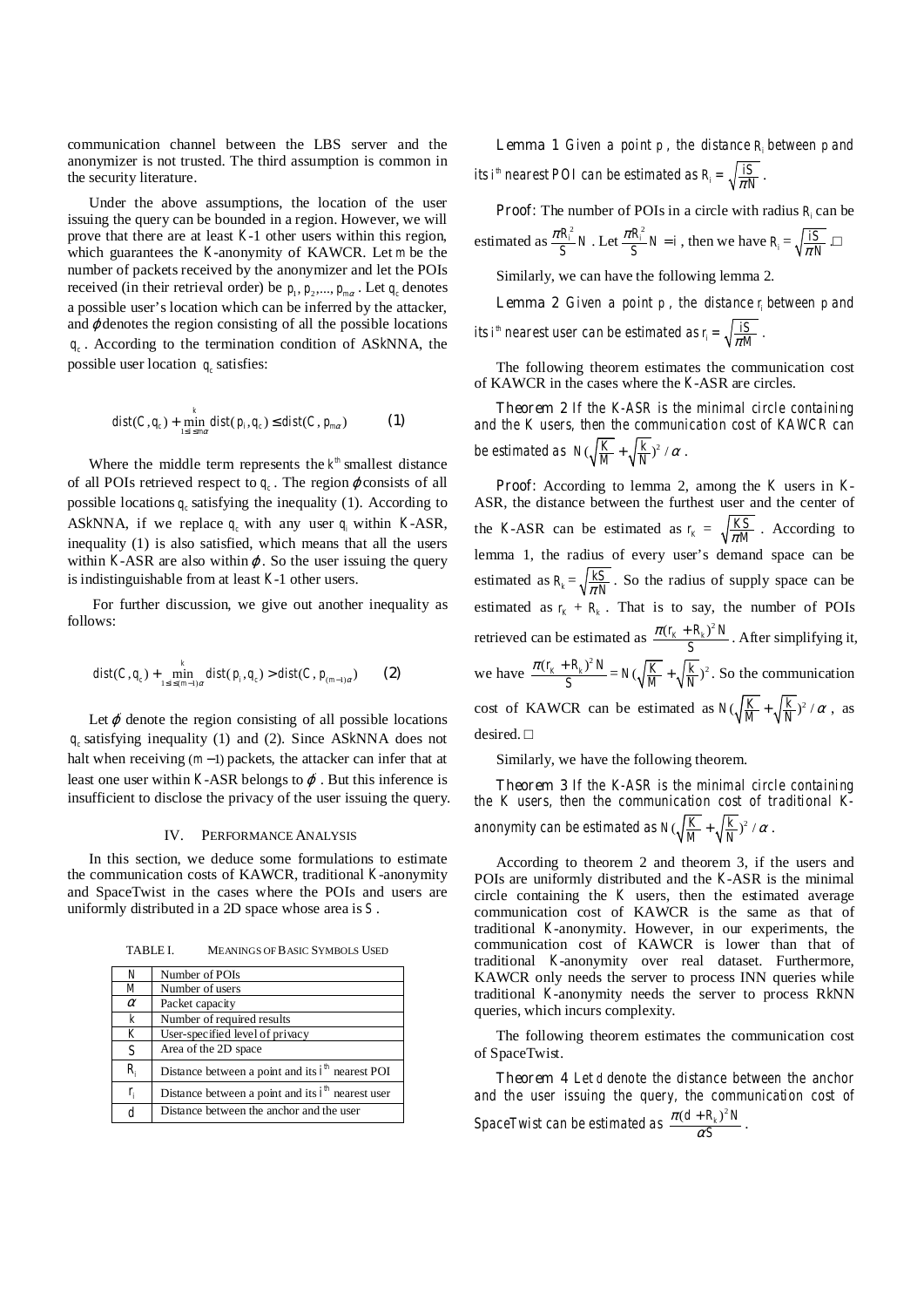**Proof:** According to lemma 1, the radius of the user's demand space can be estimated as  $R_k = \sqrt{\frac{kS}{\pi N}}$ . So the radius of the supply space can be estimated as  $d + R_k$ . Hence, the communication cost of SpaceTwist can be estimated as *S* α  $\frac{\pi (d+R_k)^2 N}{\alpha S}.$ 

Theorem 4 tells us that the estimated average communication cost of SpaceTwist is a quadratic function of the distance between the anchor and the user issuing the query.

According to [8], the user issuing the query can be bounded in an inferred privacy region , the following theorem estimates the number of users in .



Figure 7. Estimated inferred privacy region

**Theorem 5** *If the communication cost of SpaceTwist is m packets, then the number of users in can be estimated as*   $\frac{M}{N}$  ( $\alpha$  –  $\sqrt{\frac{k\alpha}{m}}$ ), where  $\alpha$  is the packet capacity.

**Proof:** Let *m* denote the number of packets retrieved from the server. When the server has retrieved  $(m-1)$  packets, the radius of supply space can be estimated as  $R_{(m-1)\alpha} = \sqrt{\frac{(m-1)\alpha S}{\pi N}}$ α π − according to lemma 1. When the server has retrieved *m* packets, the radius of supply space can be estimated as  $R_{ma} = \sqrt{\frac{m\alpha S}{\pi N}}$ π according to lemma 1. The radius of the user's demand space can be estimated as  $R_k = \sqrt{\frac{kS}{\pi N}}$ . So the region can be estimated as the hoop with inner radius ( $R_{(m-1)\alpha} - R_k$ ) and outer radius  $(R_{\text{max}} - R_k)$  (the dark gray area in Fig.7).

Hence, the number of users in can be estimated as  $((R_{m\alpha} - R_{k})^{2} - (R_{(m-1)\alpha} - R_{k})^{2})M$  $rac{\pi((R_{ma}-R_k)^2-(R_{(m-1)\alpha}-R_k)^2)M}{S} = \frac{\pi M (R_{ma}^2-R_{(m-1)\alpha}^2-2R_k(R_{ma}-R_{(m-1)\alpha}))}{S}$ *S*  $\pi M$  ( $R_{m\alpha}^2 - R_{(m-1)\alpha}^2 - 2R_k$  ( $R_{m\alpha} - R_{(m-1)\alpha}$  $=\frac{M}{N}(\alpha - 2\sqrt{k\alpha}(\sqrt{m} - \sqrt{m-1})) = \frac{M}{N}(\alpha - \frac{2\sqrt{k\alpha}}{\sqrt{m} + \sqrt{m-1}})$  $\frac{M}{N}$  ( $\alpha$  -  $\frac{2\sqrt{k\alpha}}{\sqrt{m} + \sqrt{m-1}}$ )  $\approx \frac{M}{N}$  ( $\alpha$  -  $\sqrt{\frac{k\alpha}{m}}$ ), as desired.

The following theorem estimates the number of users in using the distance between the anchor and the user issuing the query.

**Theorem 6** *If the distance between the anchor and the user issuing the query is d , then the number of users in can be estimated as*  $\frac{\alpha dM}{N(d+R_k)}$  $\frac{\alpha dM}{N(d+R_{k})}$ .

**Proof:** We can get the result just combining theorem 4 and theorem 5.

Theorem 6 tells us that the estimated number of users in is an increasingly monotone function of *d* . And according to  $\lim_{d \to \infty} \frac{u a u}{N(d + R_k)}$  $\frac{dM}{d\mu} = \frac{\alpha M}{\sigma}$  $\frac{\alpha dM}{N(d+R_{k})} = \frac{\alpha N}{N}$  $\lim_{x \to \infty} \frac{\alpha a M}{N(d + R_k)} = \frac{\alpha M}{N}$ , we know that the estimated number of users in tends to be  $\frac{\alpha M}{N}$ , which is a negative result.

The following theorem compares SpaceTwist with KAWCR.

**Theorem 7** *If the number of users in K-ASR equates the estimated number of users in* , that is  $K = \frac{M}{N} (\alpha - \sqrt{\frac{k\alpha}{m}})$ , and the *K-ASR is a circle, then the estimated communication cost of KAWCR is lower than that of SpaceTwist when*  $m \ge m_c$ , *where m is the communication cost of SpaceTwist and*   $\frac{4k\alpha}{\sqrt[2]{1-4k\alpha}}$   $k^2$  $m_c = \frac{4k\alpha}{\left(\sqrt{k^2 + 4k\alpha} - k\right)^2}$ .

**Proof:** Let function  $f(m) = N(\sqrt{\frac{K}{M}} + \sqrt{\frac{k}{N}})^2 / \alpha - m$ , where the first term is the communication cost of KAWCR and the second term is the communication cost of SpaceTwist. After replacing *K* in function *f* with  $K = \frac{M}{N} (\alpha - \sqrt{\frac{k\alpha}{m}})$ , we have  $f(m) = (\sqrt{\alpha - \sqrt{\frac{k\alpha}{m}} + \sqrt{k}})^2 / \alpha - m$ . Let  $\gamma = \alpha - \sqrt{\frac{k\alpha}{m}}$ , then  $m =$  $\frac{k\alpha}{(\alpha-\gamma)^2}$ . So,  $f(m)=(\sqrt{\gamma}+\sqrt{k})^2/\alpha-\frac{k\alpha}{(\alpha-\gamma)^2}$ . We have the following equivalent equalities:

$$
f(m) = (\sqrt{\gamma} + \sqrt{k})^2 / \alpha - \frac{k\alpha}{(\alpha - \gamma)^2} \le 0
$$
  

$$
\Leftrightarrow (\sqrt{\gamma} + \sqrt{k})^2 \le \frac{k\alpha^2}{(\alpha - \gamma)^2} \Leftrightarrow \sqrt{\gamma} + \sqrt{k} \le \frac{\alpha}{(\alpha - \gamma)} \sqrt{k}
$$
  

$$
\Leftrightarrow \gamma + \sqrt{k\gamma} - \alpha \ge 0 \Leftrightarrow \gamma \ge \frac{k + 2\alpha - \sqrt{k^2 + 4k\alpha}}{2}
$$
  

$$
\Leftrightarrow m \ge \frac{4k\alpha}{(\sqrt{k^2 + 4k\alpha} - k)^2} \Leftrightarrow m \ge m_c
$$

Hence, we have the correctness of theorem 7.

What is interesting is that the critical value  $m<sub>c</sub>$  is only related to *k* and  $\alpha$ . Considering the typical cases where  $k=10$  and  $\alpha$  = 67 (the reason why the typical value of  $\alpha$  is 67 is shown in section V-A), we have  $m_c \approx 1.4681$ , which is a very small value. So, in most typical cases, the communication cost of KAWCR may be lower than that of SpaceTwist.

## V. EXPERIMENTS

This section shows our extensive experimental results. Our algorithms are implemented in C++. We perform our algorithms on Dual Core 2.13GHz PC with 2GB memory. In section V-A, we show the descriptions of the experimental setup. Section V-B shows the experimental results that compare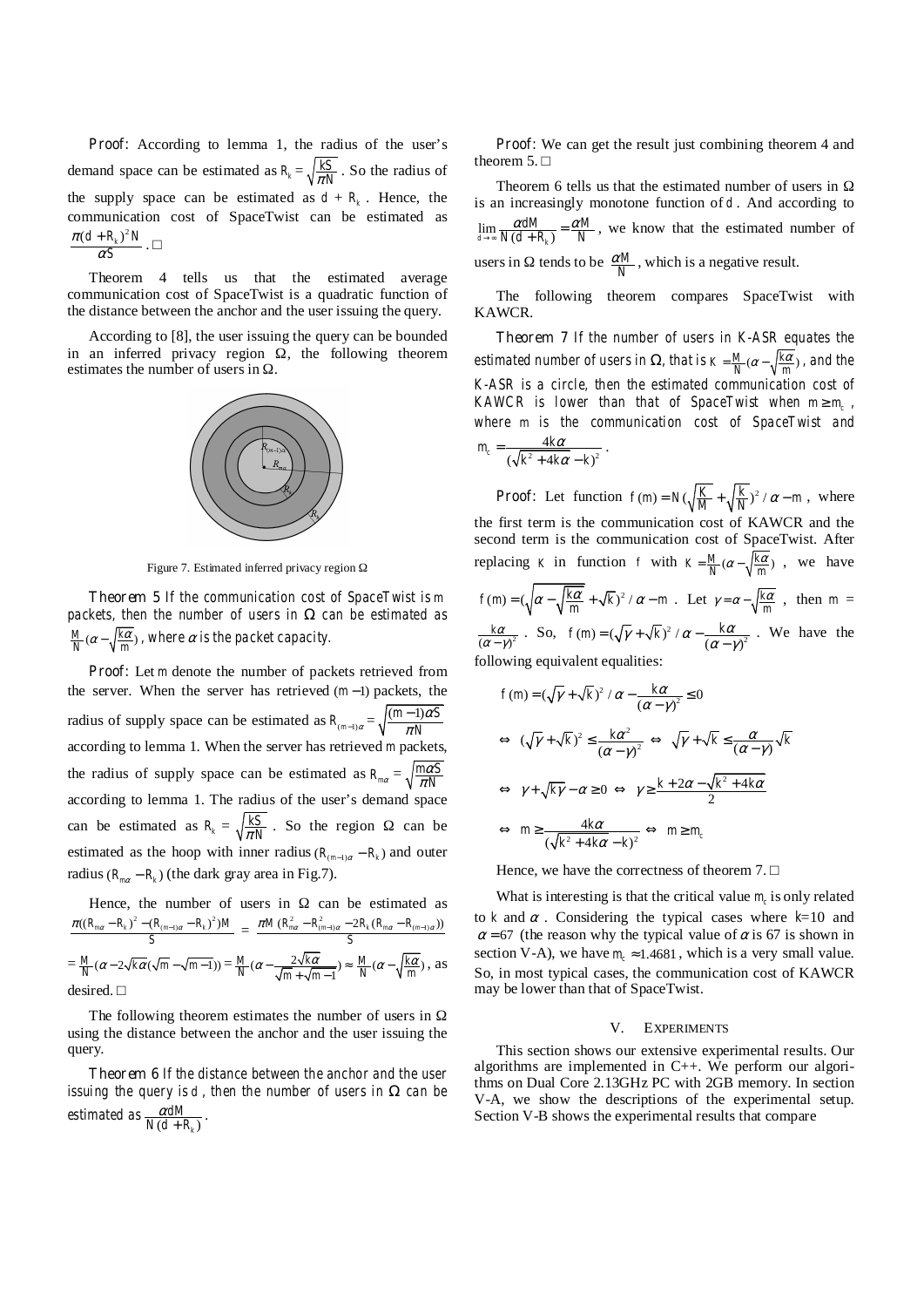

KAWCR and traditional *K*-anonymity (denoted as TKA) and SpaceTwist in terms of communication costs. We summarize our experimental results in section V-C.

### *A. Experimental setup*

In our experiments, we use both synthetic datasets and one real dataset. The synthetic datasets are UI and NI. UI means that the coordinates of the POIs are uniformly and independently distributed. NI means that the coordinates of the POIs are normally and independently distributed. The real dataset we use is GN. GN contains 398,958 POIs, which are extracted from U.S. Board on geographic names (*http://geonames. usgs.gov/index.html*). We assume that there are 200,000 users and they are uniformly distributed. In our experiments, the coordinates of POIs and users are normalized to the square with extent 10,000 meters.

TABLE II shows the default values of the parameters used in our experiments. In most previous papers, the default value of *k* is set to be 1, such as [1][8]. However, this setting is inappropriate since users may also concern other aspects of the POIs apart from the distances. For example, if a user issues a

query to retrieve the interested hotels, he/she may also concern the prices and services of the hotels apart from the distances. So we should return several candidate hotels for the user to choose. In our experiments, the default value of *k* is set to be 10. We set the packet capacity  $\alpha$  as (576-40)/8=67. As explained in [8], the typical size of a Maximum Transmission Unit (MTU) over a network is 576 bytes, a 2D data point takes 8 bytes, and a packet has a 40-byte header.

TABLE II. DEFAULT VALUES OF PARAMETERS USED

| Parameters                | Default Values   |
|---------------------------|------------------|
| K                         | 100              |
| K                         | 10               |
| d                         | 200 <sub>m</sub> |
| $\alpha$                  | 67               |
| Number of users, i.e. $M$ | 200,000          |
| Number of POIs, i.e. N    | 1,000,000        |

In each experiment, we use workload with 50 uniformly random generated queries and measure the average communication cost, which is the number of packets retrieved from the LBS server.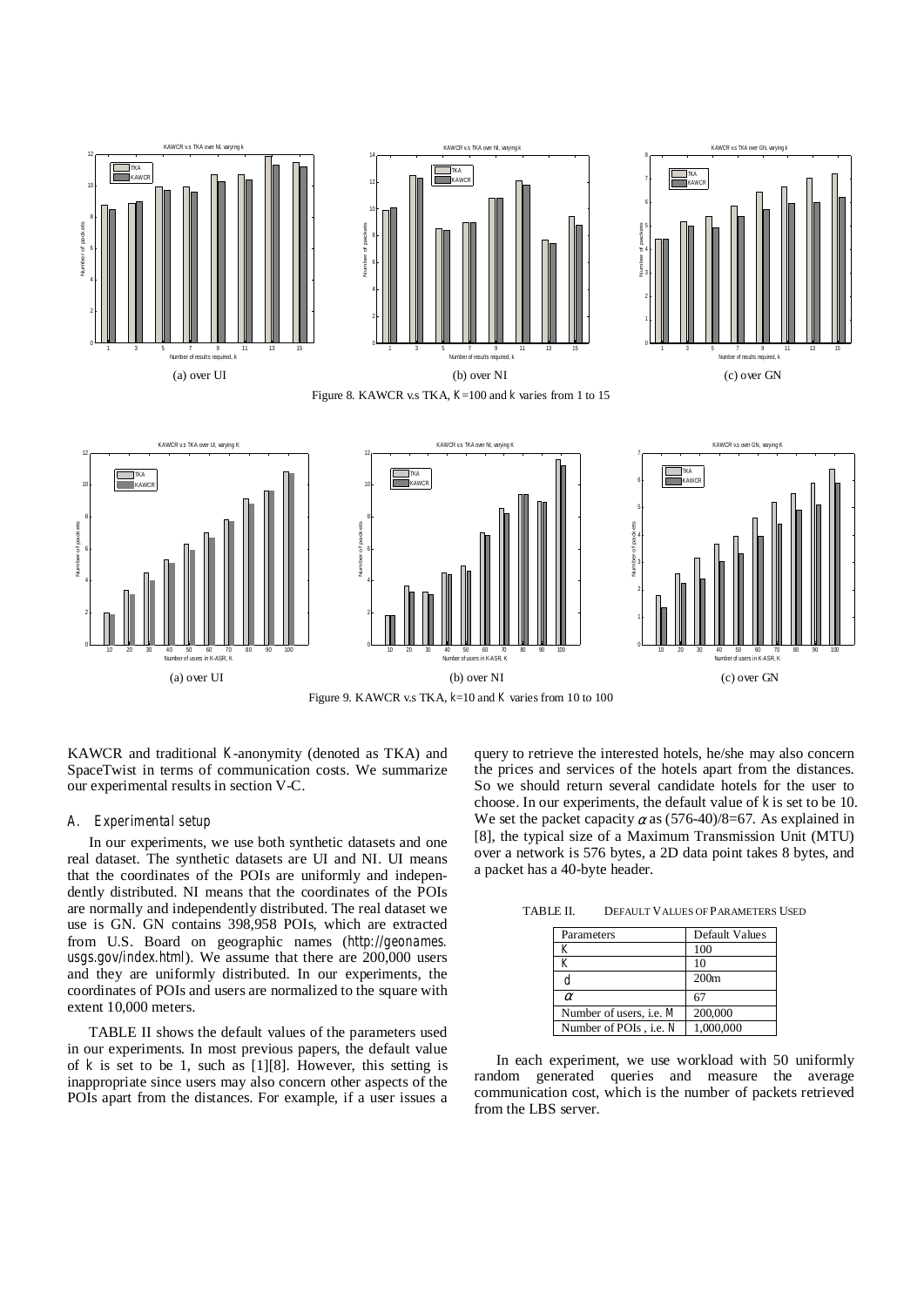

Figure 11. KAWCR v.s SpaceTwist, *k*=10 and *d* varies from 100 to 200

## *B. Experimental results*

We compare KAWCR with TKA and SpaceTwist in terms of communication costs. In the following, we first show the experimental results of the comparison between KAWCR and TKA, then the results of the comparison between KAWCR and SpaceTwist.

**Comparing KAWCR with TKA** In our experiments, we use *NNC* algorithm [1] to cloak the user location to *K*-ASR both in KAWCR and TKA. *NNC* algorithm cloaks the user location to a circle including at least *K*-1 users.

Fig.8 shows the experimental results when *k*, the number of results required, varies from 1 to 15 with step 2 and other parameters are set as shown in TABLE II. From the results, we know that the communication costs of KAWCR are lower than those of TKA in most cases. For UI and GN datasets, the communication costs of both KAWCR and TKA slightly increase with *k*. However, it's different for NI dataset. The communication costs of both KAWCR and TKA fluctuate with *k* over NI dataset. As *k* increases, the advantage of KAWCR over TKA increases. The predominance of KAWCR over TKA is more apparent over GN than over UI and NI. For UI dataset,

although KAWCR outperforms TKA, the difference between their communication costs is small, which conforms to the formulations deduced in section IV.

Fig.9 shows the experimental results when *K*, the number of users in *K*-ASR varies from 10 to 100 with step 10 and other parameters are set as shown in TABLE II. From the results, we know that KAWCR outperforms TKA over all the datasets considered. And the predominance of KAWCR over TKA is more apparent over GN dataset, which is a real dataset. The reason why KAWCR outperforms TKA is that TKA retrieves the *k*NN results of all the points in *K*-ASR while KAWCR retrieves the *k*NN results of all the users in *K*-ASR in incremental fashion.

**Comparing KAWCR with SpaceTwist** According to [8], the location of the user issuing the query in SpaceTwist can be bounded in a privacy region . In order to compare SpaceTwist with our approach fairly, we let the number of users in equate the number of users in *K*-ASR, which means SpaceTwist provides the same level of privacy as KAWCR provides under the assumption that the attacker knows the locations of all the users. And we use *NNC* algorithm [1] to cloak the user location to *K*-ASR.